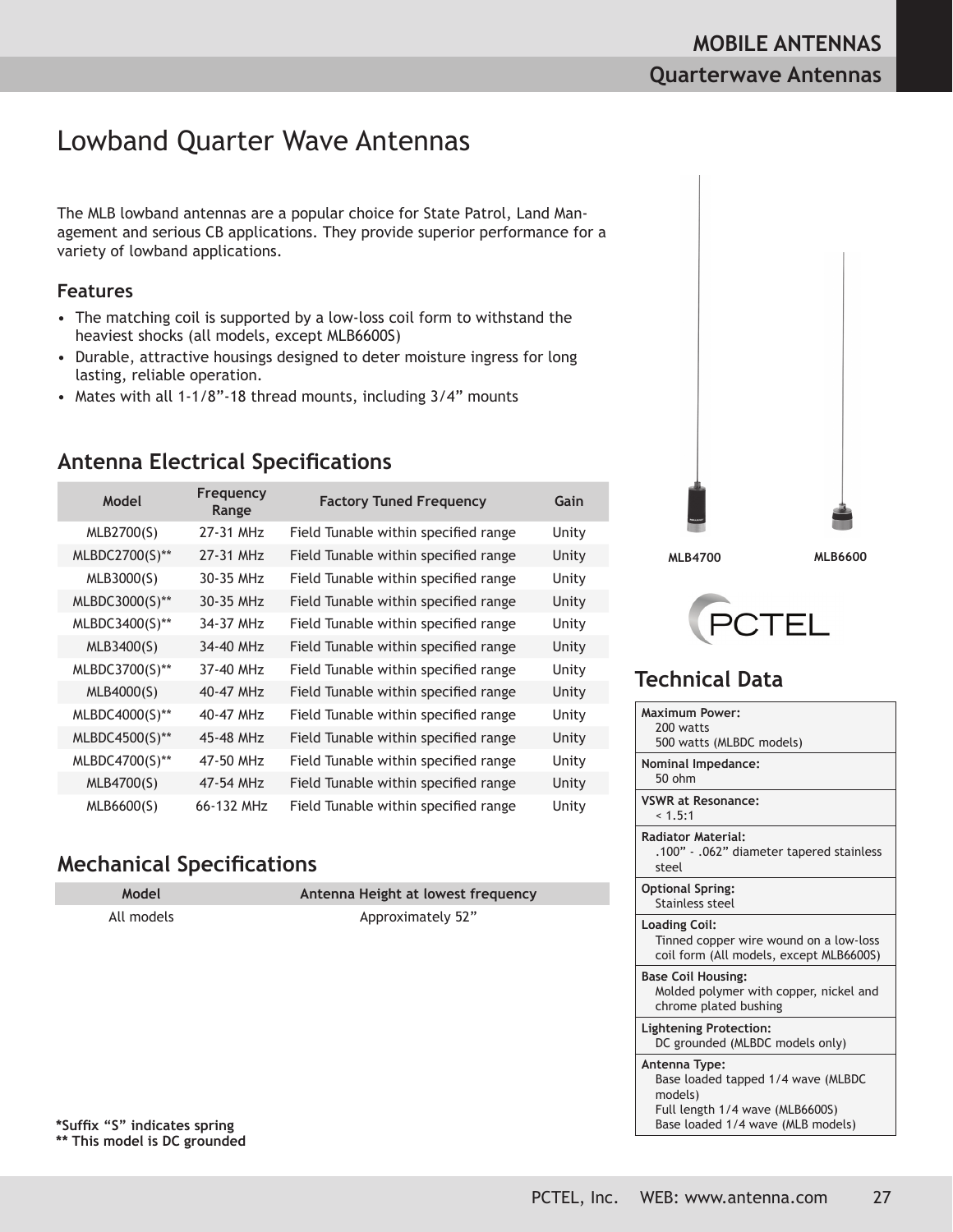

# Lowband Full Length Quarter Wave Antenna

This is a rugged full length Quarter Wave for lowband applications. It features a high quality stainless steel shock spring.

#### **Features**

- The ultimate in durability for lowband applications
- Stainless steel construction
- 96" tapered stainless steel whip
- Adjustable, die cast zinc mount

### **Antenna Electrical Specifications**

| Model   | <b>Frequency Range</b> | <b>Factory Tuned</b><br>Frequency | Gain  |
|---------|------------------------|-----------------------------------|-------|
| MLB3001 | 30-54 MHz              | Field Tunable                     | Unity |

### **Mechanical Specifications**

| Model   | Antenna Height at lowest frequency |
|---------|------------------------------------|
| MLB3001 | Approximately 105"                 |



| <b>Maximum Power:</b><br>250 watts                                                                                       |
|--------------------------------------------------------------------------------------------------------------------------|
| <b>Nominal Impedance:</b><br>$50$ ohm                                                                                    |
| <b>VSWR at Resonance:</b><br>< 1.5:1                                                                                     |
| <b>Radiator Material:</b><br>.200" - .100" diameter tapered stainless<br>steel                                           |
| Spring:<br>Stainless steel                                                                                               |
| <b>Cable Options:</b><br>MK20 (20' cable) complete with spade<br>lugs installed, and loose solder on PL259<br>connector. |
| <b>Mounting Base:</b><br>3-1/2" diameter                                                                                 |
| Antenna Type:<br>Full length 1/4 wave                                                                                    |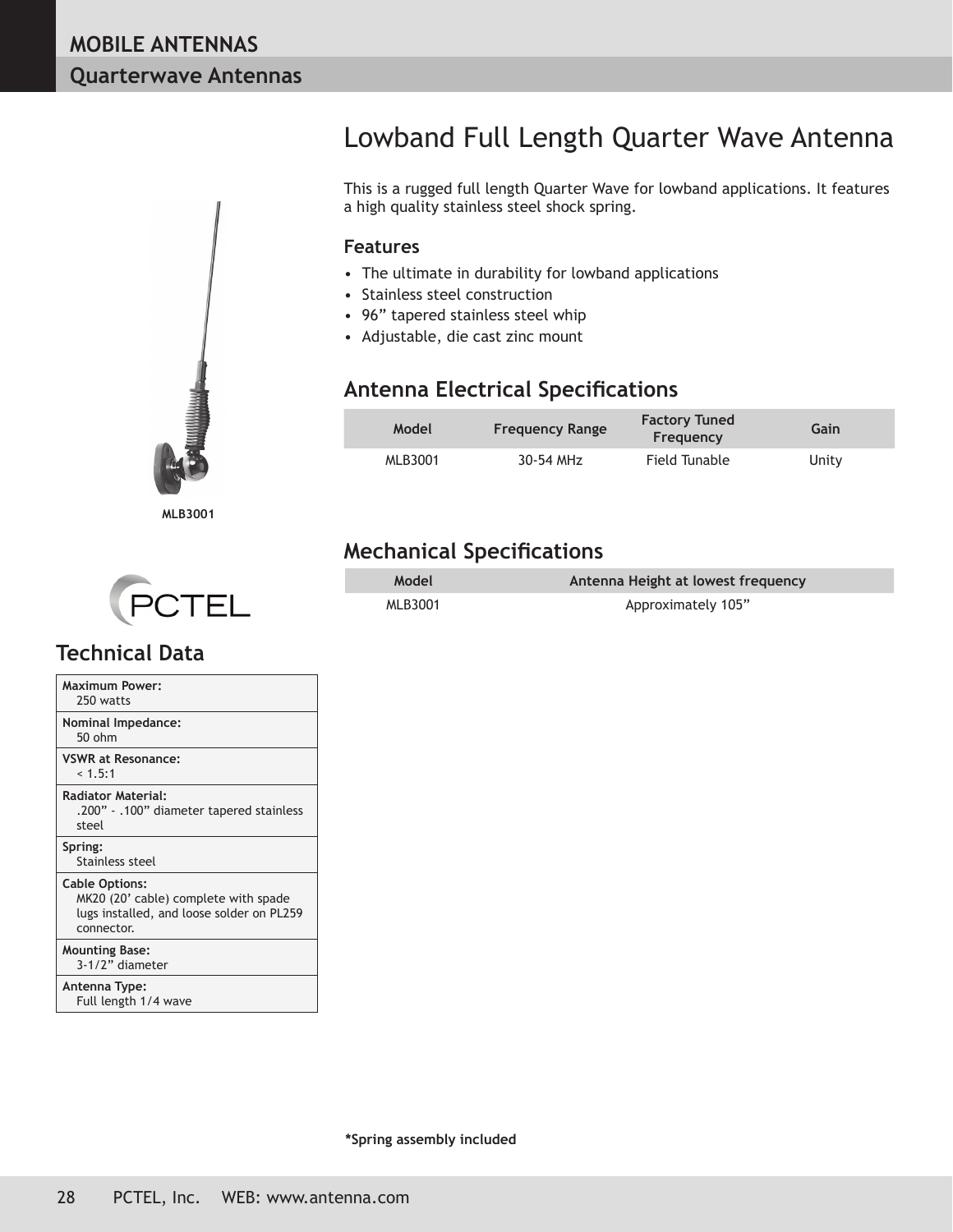# PCTCN Chrome Nut Antennas

Our new high performance chrome nut antenna series offers a durable, super flexible design and reinforced brass button contact for maximum durability against external shock or limited vehicle height clearance. Wideband performance, attractive "Titanium gray" reflective finish and sleek drop shape rod tip, combined with market competitive prices, makes this new series one of the best values on the marketplace.

#### **Features**

- Optimized bandwidth performance Only 12 models required to cover all frequencies between 118 MHz and 2.5 GHz
- High-Tech "Titanium gray" reflective plating Closely mimics the color of the metallic surface on which the antenna is installed, nicely complementing the appearance of public safety, livery and service vehicles
- Gold plated, brass contact button interface Provides optimized electrical performance, corrosion resistance and maximum 100lb pull force resistance for long lasting, trouble-free operation
- Tear drop style rod tip Less prone to detachment due to impact (factory tuned models only)
- Heavy duty zinc die cast base for maximum durability and corrosion resistance under extreme weather conditions
- Mates with all 1-1/8"-18 thread mounts, including 3/4" mounts for simple installation and/or replacement.





| <b>Maximum Power:</b><br>150 watts                                                                                      |  |
|-------------------------------------------------------------------------------------------------------------------------|--|
| Nominal Impedance: 50 ohms                                                                                              |  |
| VSWR at Resonance: $< 1.5:1$<br>VSWR across the range of specified frequencies: $< 2.0:1$                               |  |
| Radiator Material: .062" diameter 17-7ph stainless steel, "Titanium gray" finish                                        |  |
| Mount Nut: zinc die cast; "Titanium" finish                                                                             |  |
| Antenna Type:<br>1/4 Wave (Unity gain models)<br>5/8 Wave over a 1/4 Wave (3dB gain models)<br>Collinear (4.5 dB model) |  |



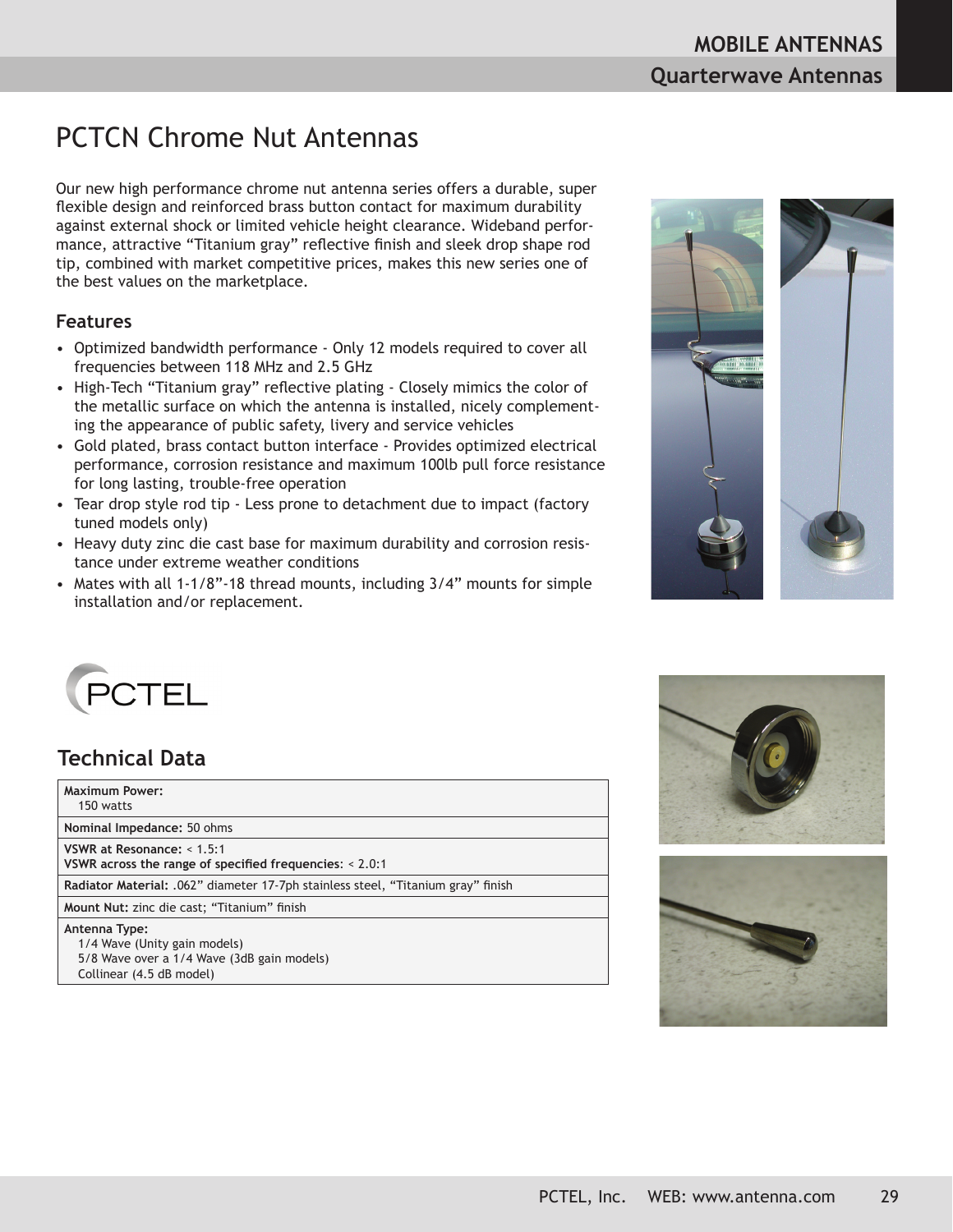## **Electrical Specifications**

| Model             | <b>Frequency Range</b> | <b>Factory Tuned Frequency</b> | Gain  | <b>Replacement for:</b>  |
|-------------------|------------------------|--------------------------------|-------|--------------------------|
| <b>PCTCNMFT</b>   | 118-940 MHz            | Field Tunable                  | Unity | (B) MFT120               |
| PCTCN1520         | 152-162 MHz            | <b>157 MHz</b>                 | Unity | BMHB1520, MHB1520        |
| PCTCN1620         | 162-174 MHz            | <b>167 MHz</b>                 | Unity | MHB1620                  |
| PCTCN3840         | 380-430 MHz            | 405 MHz                        | Unity | (B) MUF3800, MUF4060     |
| PCTCN4347         | 430-470 MHz            | 450 MHz                        | Unity | MUF4300, MUF4500         |
| PCTCN4750         | 470-512 MHz            | 491 MHz                        | Unity | MUF4700, MUF4900         |
| PCTCN7080         | 740-870 MHz            | 805 MHz                        | Unity | MUF7000                  |
| PCTCN8090         | 806-960 MHz            | 883 MHz                        | Unity | (B) MUF8000, (B) MUF9000 |
| PCTCN8063         | 806-866 MHz            | 836 MHz                        | 3 dB  | (B) MUF8063              |
| PCTCN8253         | 824-896 MHz            | 860 MHz                        | 3 dB  | (B) MUF8253              |
| PCTCN8963         | 896-940 MHz            | 918 MHz                        | 3 dB  | MUF8963                  |
| <b>PCTCN24005</b> | $2.4 - 2.5$ GHz        | 2.45 GHz                       | 4.5dB | MUF24005                 |
|                   |                        |                                |       |                          |

## **Mechanical Specifications**

| Model             | Antenna Height at lowest frequency |
|-------------------|------------------------------------|
| <b>PCTCNMFT</b>   | Approximately 24.0"                |
| PCTCN1520         | Approximately 21.6"                |
| <b>PCTCN1620</b>  | Approximately 21.6"                |
| PCTCN3840         | Approximately 7.38"                |
| PCTCN4347         | Approximately 6.2"                 |
| PCTCN4750         | Approximately 5.6"                 |
| PCTCN7080         | Approximately 3.3"                 |
| PCTCN8090         | Approximately 3.0"                 |
| PCTCN8063         | Approximately 14.5"                |
| PCTCN8253         | Approximately 14.0"                |
| PCTCN8963         | Approximately 12.0"                |
| <b>PCTCN24005</b> | Approximately 8.75"                |